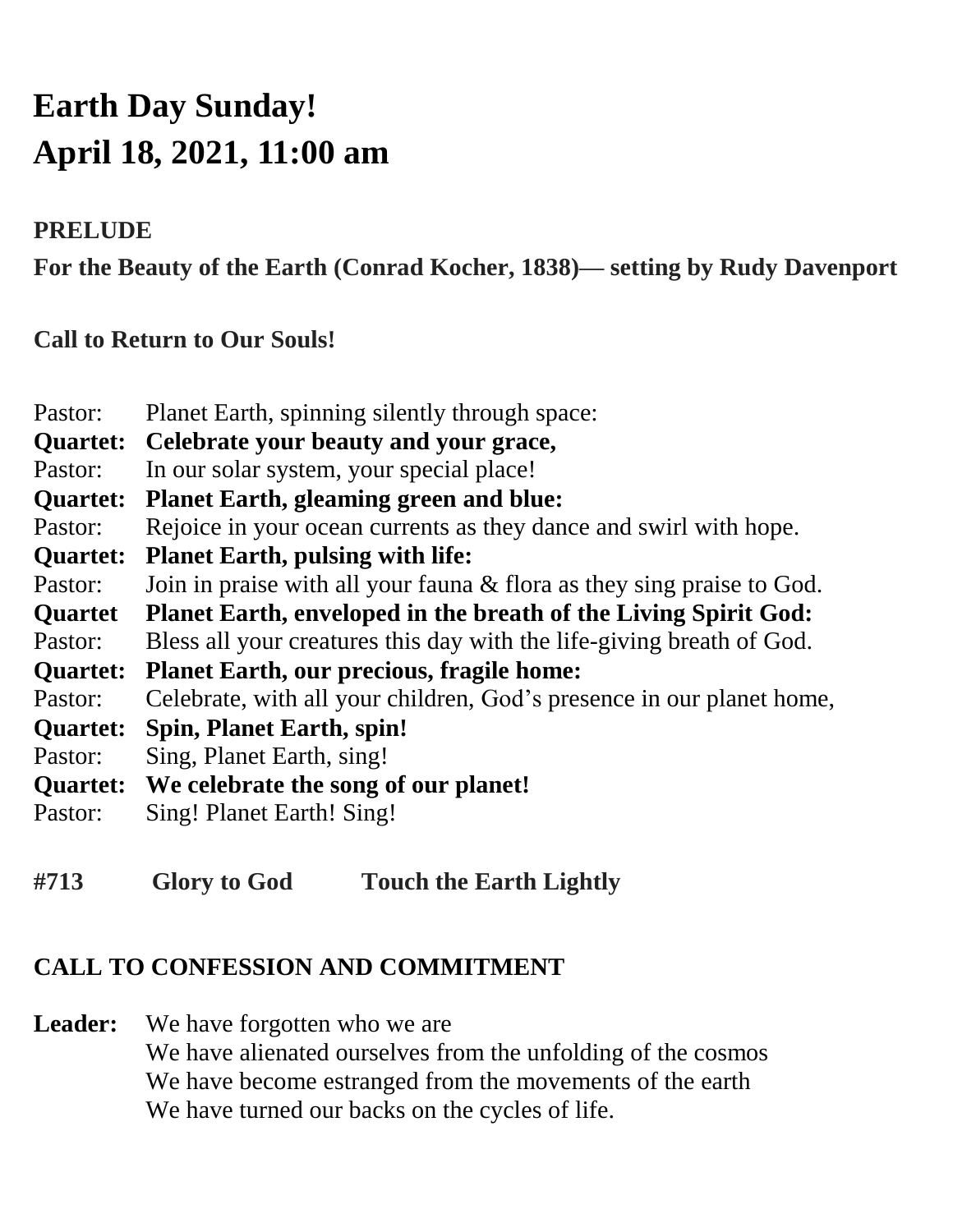**People: We have forgotten who we are. We have sought only our own security We have exploited simply for our own ends We have distorted our knowledge We have abused our power.** Leader: We have forgotten who we are. Now the land is barren And the waters are poisoned And the air is polluted. **People: We have forgotten who we are Now the forests are dying And the creatures are disappearing And humans are despairing.** Leader: We ask forgiveness **People: We ask for the gift of remembering** Leader: We ask for the strength to change. **All: We have forgotten who we are.**

**Insert The Little Blue Top**

**Bible readings: Job 37 (read as a prayer to God) Romans 8:19-23**

## **SUNG RESPONSE TO SCRIPTURE**

**#2059 Sing the Faith I Am Your Mother(Earth Prayer)**

**Message SCOTT Let's Develop Deeper Earth Consciousness**

#### **ANTHEM**

**Jesus Christ, the Apple Tree- Kyle Johnson**

#### **WELCOME**

## **MORNING PRAYER, LORD'S PRAYER, SUNG RESPONSE**